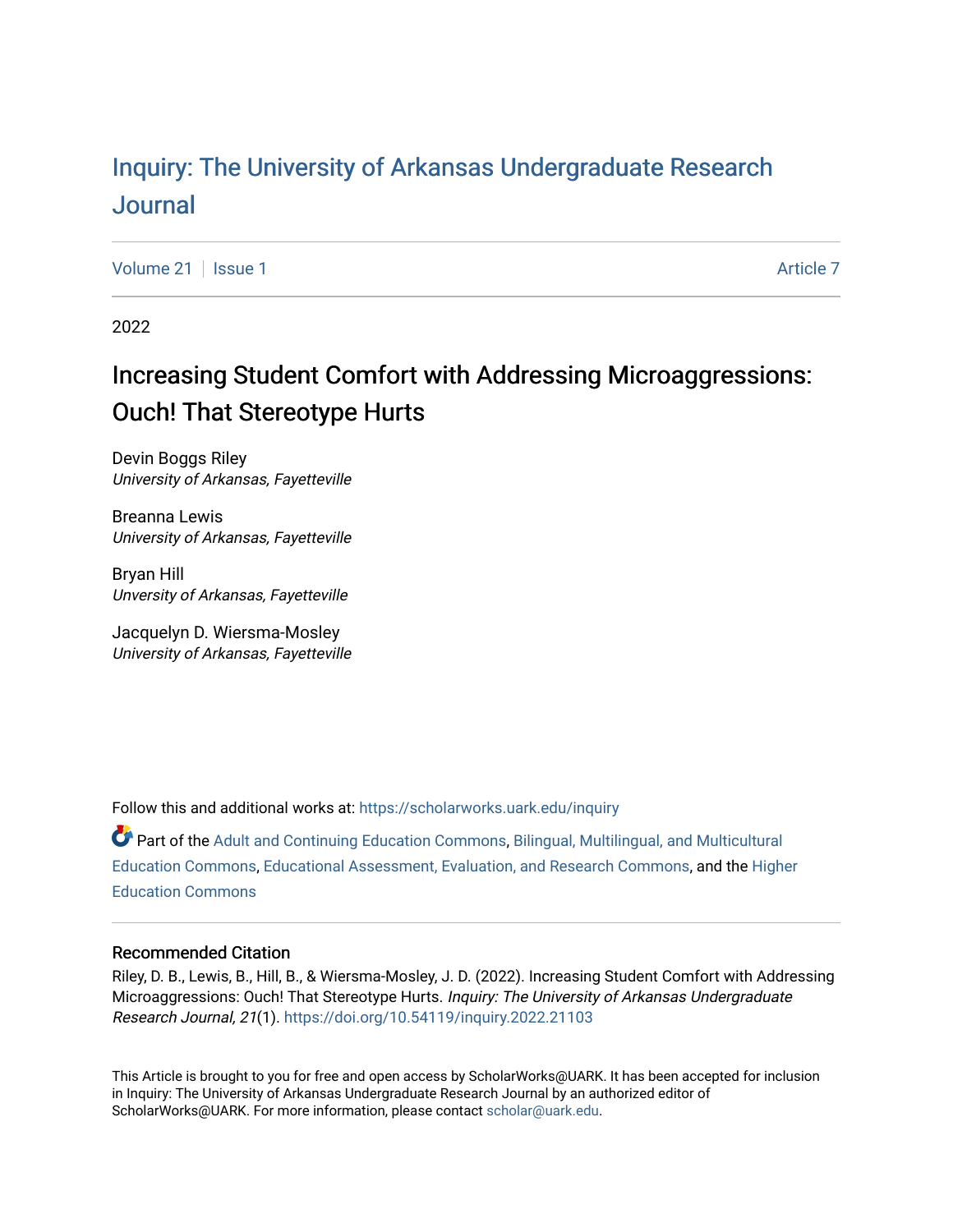## **Increasing Student Comfort with Addressing Microaggressions: Ouch! That Stereotype Hurts**

**Devin Boggs Riley<sup>1</sup>** (dsboggsr@uark.edu)**, Breanna Lewis<sup>1</sup>** (bll007@uark.edu)**, Bryan Hill<sup>2</sup>** (bwhill@uark.edu) *Faculty Mentor –* **Dr. Jacquelyn D. Wiersma-Mosley<sup>1</sup>** [\(jwiersma@uark.edu\)](mailto:jwiersma@uark.edu)

*<sup>1</sup>School of Human Environmental Sciences, Dale Bumpers College of Agricultural, Food and Life Science, University of Arkansas, Fayetteville, AR 72701 <sup>2</sup>College of Engineering, University of Arkansas, Fayetteville, AR 72701*

#### **Abstract**

Students on college campuses are not prepared or equipped to defend themselves or their peers when they experience or witness a microaggression. The purpose of this study was to measure the impact of the Ouch! That Stereotype Hurts program on student comfort level when addressing microaggressions and other gender, racial and cultural insults. This educational program provides examples of different types of microaggressions seen in classrooms and workplace scenarios. The program is a 30-minute individual, selfpaced, guided eLearning program that enables learners to explore communication skills for promoting inclusion and respect among their peers. Participants were 91 undergraduate students (primarily White women) attending a mid-south university enrolled in a 3-hour online general elective course in Fall 2020 or Spring 2021. Students completed a pre-assessment in the 5th week of classes, and the Ouch! 30-minute training program and post-assessment the following week. On average, students' knowledge did not change; however, students' comfort level did increase significantly: On average, 50% of students reported feeling comfortable addressing microaggressions, which increased to 95% of students after completing the 30 minute Ouch! program. The present study's participants were primarily White students living in the midsouth. This research indicates that students, especially those who identify as White, would benefit in their comfort level when exposed to diversity educational training on a college campus. Keywords: stereotypes, microaggressions, training, higher education.

**Keywords**: stereotypes, microaggressions, training, higher education

1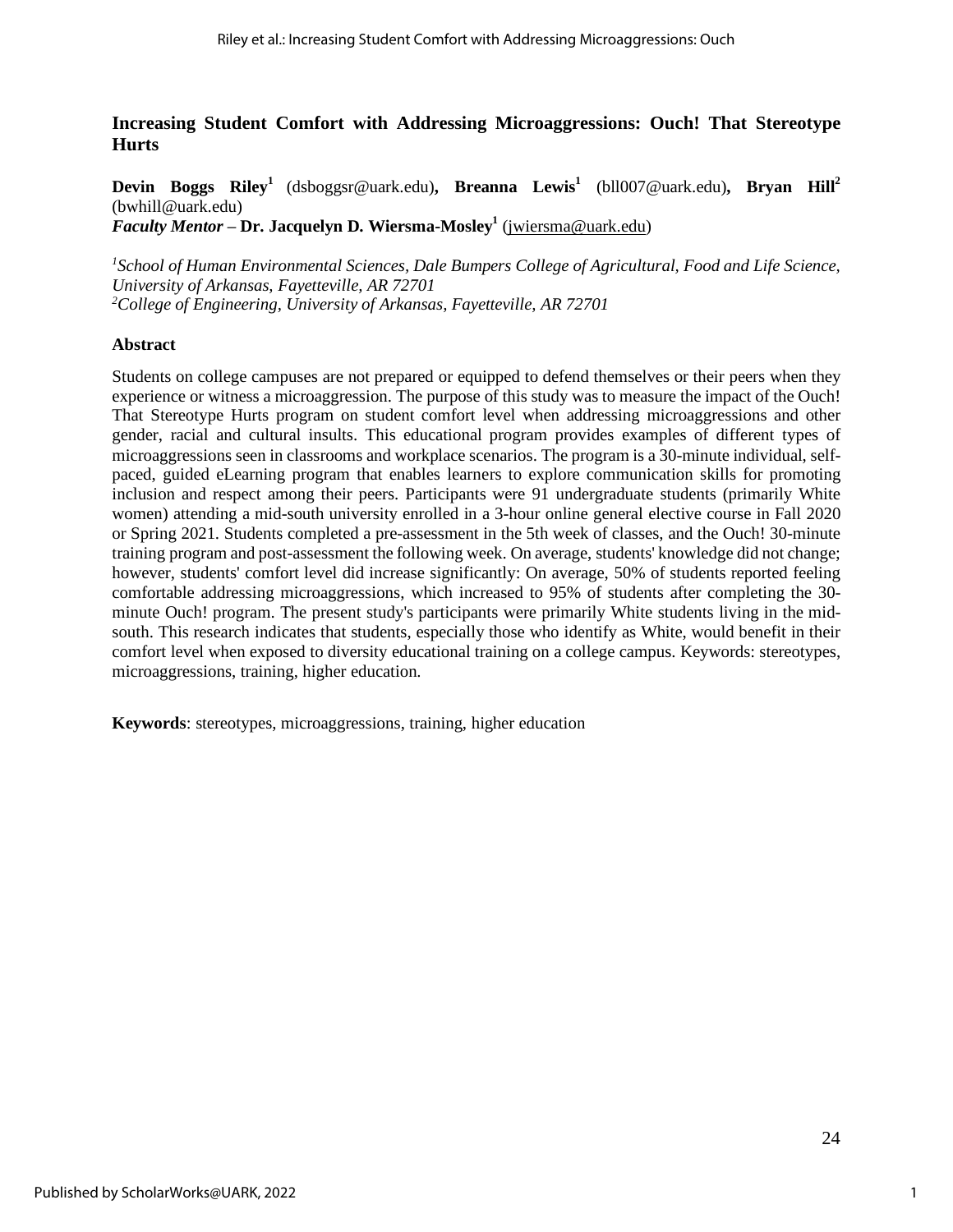# **Profiles of the Authors**



**Devin Boggs Riley** is a recent graduate (BS) of Human Development and Family Sciences in the School of Human Environmental Sciences in the Dale Bumpers College of Agricultural, Food and Life Sciences at the University of Arkansas. His research examines the harmful effects of stereotypes and microaggression on faculty and students in higher education learning. He currently works in the College of Education and Health Professions in curriculum and instruction for the EMPOWER program. His focus is on creating functional academics for students with intellectual disabilities within post-secondary education.



**Breanna Lewis Wade** is a recent graduate (BS) of Human Development and Family Sciences in the School of Human Environmental Sciences in the Dale Bumpers College of Agricultural, Food and Life Sciences at the University of Arkansas. She is currently pursuing her MS degree at Clemson University in Youth Development and Leadership and working as a 4-H Program Assistant at the University of Florida.





**Dr. Jacquelyn Wiersma-Mosley** is Professor of Human Development and Family Sciences in the School of Human Environmental Sciences in the Dale Bumpers College of Agricultural, Food and Life Sciences at the University of Arkansas. Her research program has largely been dedicated to investigating violence against women, including risk factors for victimization among marginalized populations. Her teaching program has focused on creating curricula to increase cultural competence (via the Intercultural Development Inventory) in courses she developed, including a new general elective course, *Introduction to Cultural Competence*. She is a trained administrator of the Intercultural Development Inventory and conducts trainings across campus with students, faculty, staff, and campus leaders, as well as the local NWA community.

**Bryan Hill** earned a B.S. and M.S. in Industrial Engineering and a Ph.D. in Public Policy from the University of Arkansas. Currently, Bryan is the Associate Dean for Student Success in the College of Engineering.

2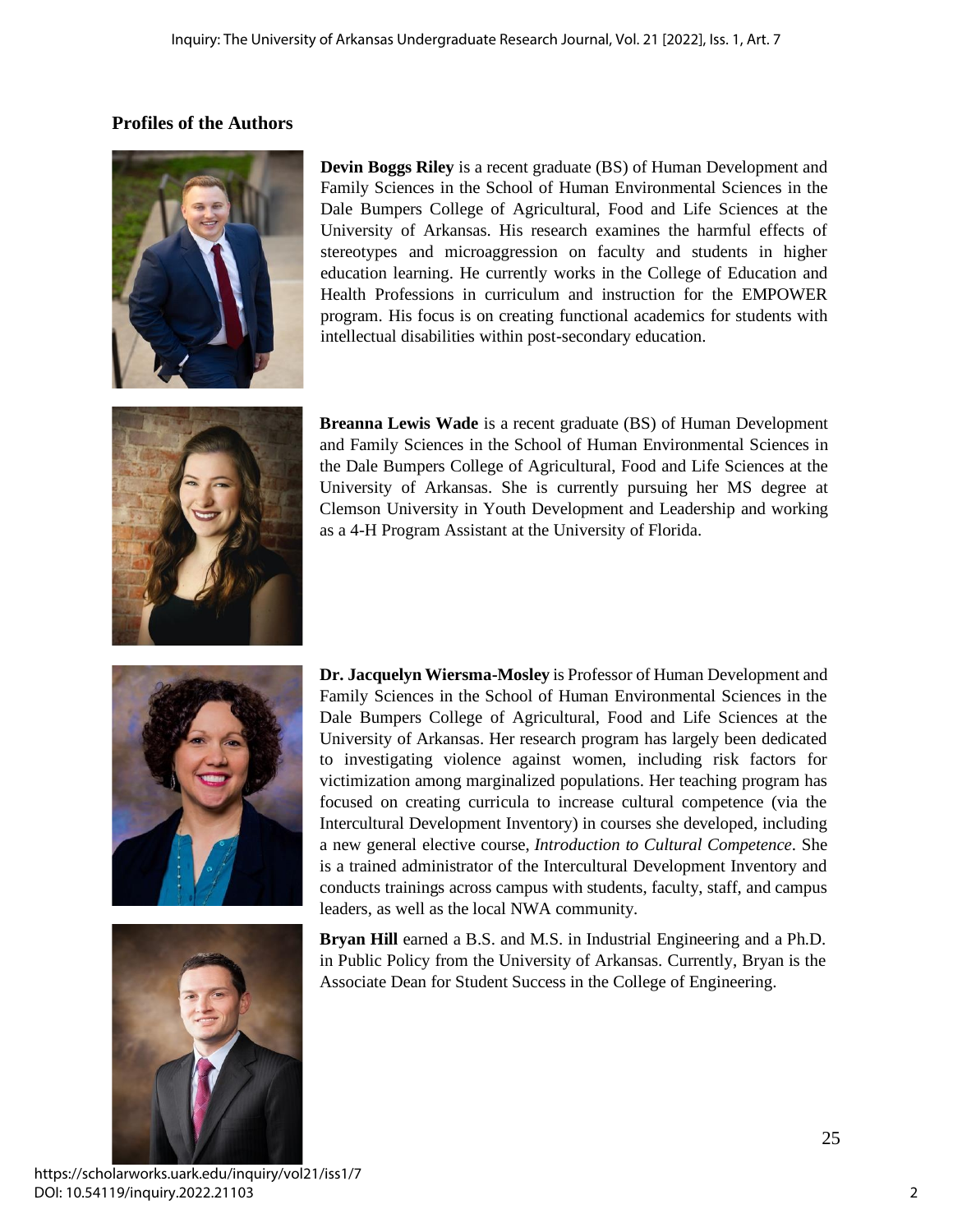#### **Introduction**

Students on college campuses are not prepared or equipped to defend themselves or their peers when they experience or witness a microaggression. The purpose of this study was to measure the impact of the *Ouch! That Stereotype Hurts* program on student comfort level when addressing microaggressions and other gender, racial and cultural insults. This program educates and gives examples of different types of microaggressions seen in classrooms and workplace scenarios. In total, *Ouch!* is a 30-minute individual, self-paced, guided eLearning program that enables learners to explore communication skills for promoting inclusion and respect among their peers.

One of the challenges for high impact learning in higher education is the shifting demographics and increased diversity in the communities of the United States, which can challenge administrators, faculty and students to be more knowledgeable and responsive to their diverse communities. The student population is increasing in terms of race/ethnicity, gender, and different SES backgrounds on university campuses (Locke & Trolian, 2018). The ideal higher education space is to have a diverse population and acceptance of all backgrounds. Unfortunately, higher education institutions are not faring well in race equality (D'Arcy & Galloway, 2018). Many students will experience the harmful impact of microaggressions during their time on college campuses. **"**Ouch moments" or brief exchanges are where an indignity, insult or slight is expressed, intentionally or not, from one person to another (especially towards a member of a minoritized or oppressed group) (Genhart, Garófoli Viviana, & Nadal, 2016). Research on microaggressions has grown exponentially (Wong et al., 2014), and schools and workplaces have sought ways to address them. Microaggressions were initially understood to describe discrimination towards African Americans (Nadal et al., 2014), however over the past several years, this research has extended to include other students of color, women, individuals with disabilities, ethnic and religious minority groups, and lesbian, gay, bisexual, transgender, queer or questioning (LGBTQ+) individuals (Nadal, 2011).

While there are many forms, race-related microaggressions increasingly impacts students' academic experiences. Racial microaggressions create race-related stress and can be described as the everyday, commonplace, and often ambiguous forms of racism faced by students of color (Grier-Reed, 2010). One study found that African American college students attending Primarily White Institutions (PWI) encountered a range of microaggressions in classroom settings and other campus settings by their white peers, faculty members, administration, and staff (Watkins et al., 2010). Yosso et al. (2009) discovered that Latina/o students experienced interpersonal and institutional microaggressions, as well as racial jokes. Microaggressions can be seen by some as harmless, but without correction, they can lead to dangerous actions towards minoritized groups. Thus, it is imperative that faculty, staff, and students on university campuses be educated on the effects microaggressions have on marginalized groups while also learning to feel comfortable and equipped to address microaggressive behaviors among their peers.

Unfortunately, individual barriers to responding to microaggressions include confusion, uncertainty and low comfort level. Byrd (2018) defines a "target" as an individual who experiences stereotypes or microaggressions; an "aggressor" refers to those who say or do something aimed at the target, and a "bystander" is someone who witnesses the situation. Targets and bystanders often feel confused and uncertain on how to respond to a microaggression (Ashburn-Nardo et al, 2008). It especially becomes difficult when microaggressions are typically said in a joking manner and seem unintentional, so targets and bystanders may be unsure on how to react. An effective response is confrontation, defined as verbal or non-verbal expressive displeasure with an aggressor's behavior (Focella et al., 2015). Confrontation effectively reduces the potential of future comments because aggressors are less likely to make biased remarks later (Czopp et al., 2006). However, confrontation is difficult for individuals who do not have the skills or resources to react in a situation.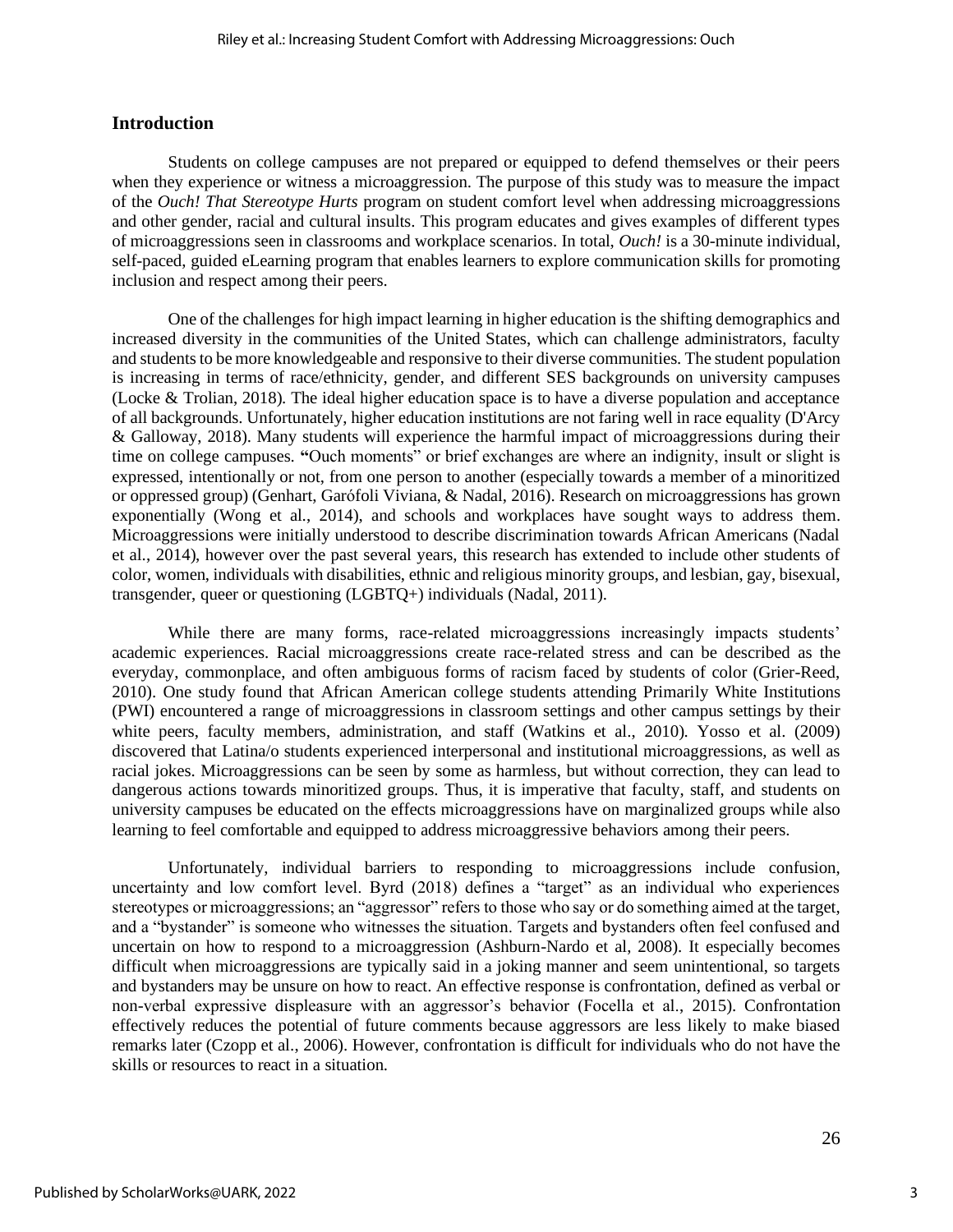The *Ouch! That Stereotype Hurts program* works alongside students and educators alike to provide a safe space for learning and growth while working towards dismantling microaggressions across campus and beyond. *Ouch!* started as a workshop in the mid-1990's and became a book and video-based training program ten years later. The program was created to address: "*Staying silent in the face of demeaning comments, stereotypes or bias allows attitudes and behaviors to thrive. This undermines the ability to create an inclusive environment where all are welcomed, treated with respect and able to do their best work. Yet, most who want to speak up don't know how. So, we say nothing."* This 30-minute training is an individual, self-paced, guided eLearning program offered online that enables learners to explore communication skills for speaking up when microaggressions occur in situations. The objectives are to help participants understand the impact of stereotypes and biased statements even when spoken casually, to identify the most common reasons people stay silent in the face of bias and other stereotypes, and to enhance skills for speaking up against stereotypes without blame or guilt (Aguilar, 2006). The current study was designed to measure the impact of the *Ouch! That Stereotype Hurts* p*rogram* with undergraduate students on a college campus.

## **Materials and Methods**

#### *Participants and Procedure*

Participants were 91 undergraduate students (83% identified as women, 88% identified as white) attending a mid-south university, enrolled in a 3-hour online general elective diversity course in Fall 2020 or Spring 2021; the asynchronous courses were offered on the university's learning management system which students are already familiar with (i.e., Blackboard). Students completed a pre-assessment in the 5th week of classes, and then the *Ouch*! 30-minute training program and identical post-assessment the following week. All students were required to participate in the assessments and training as requirements for the course; IRB was deemed exempt by the primary institution of data collection.

*Ouch! That Stereotype Hurts* is a training program that includes multiple videos with vignettes and a final 10-question quiz. Our team used the identical 10 questions to survey students in the pre-assessment in the  $5<sup>th</sup>$  week of classes; students were told that it was a survey and not a quiz and to provide their best guess (but were not being graded). These 10 items included definitions and terms related to: Inclusion, Diversity, Stereotype, Bias, Silent Collusion, and Ally; the final 4 questions were scenarios used in the *Ouch!* program (e.g., "*A friend says: Those people don't even try to speak English. You respond: You sound frustrated. What happened? Was there someone who couldn't understand?" This was an example of…*); students were asked to answer with one of the following: Ask a question; make it individual; interrupt and redirect; Say Ouch!; Assume good intent and explain the impact. Scores were tallied by the survey (in Week 5) and by the *Ouch!* program in Week 6, giving students immediate access to their quiz results; a 70% score or above was required to finish the *Ouch!* program. Finally, an open-ended follow-up question about students' comfort level was added for the study to assess pre- and post-comfort levels: *How comfortable* are you in speaking up when someone says something that is offensive to you, or about other people (i.e., *stereotypes, biases, racist comments, etc.)?* The research team coded the open-ended responses to indicate comfort level  $(0 = not at all comfortable, 1 = comfortable).$ 

### **Results**

Pre-assessment knowledge scores ranged from 60 to 100% and post- assessment knowledge ranged from 70 to 100%. The students' average comfort level was 44% at Week 5 and 93% at Week 6. We used a paired samples *t*-test to reflect changes in scores of the pre- to post-assessments in both knowledge and comfort level. Students' knowledge actually *decreased* (89.34% to 85.56%,  $t = 2.48$ ,  $p = .015$ ), while students' comfort level significantly *increased* from 44% (Week 5) to 93% at post-comfort level (Week 6),  $t = -7.71, p < .001.$ 

4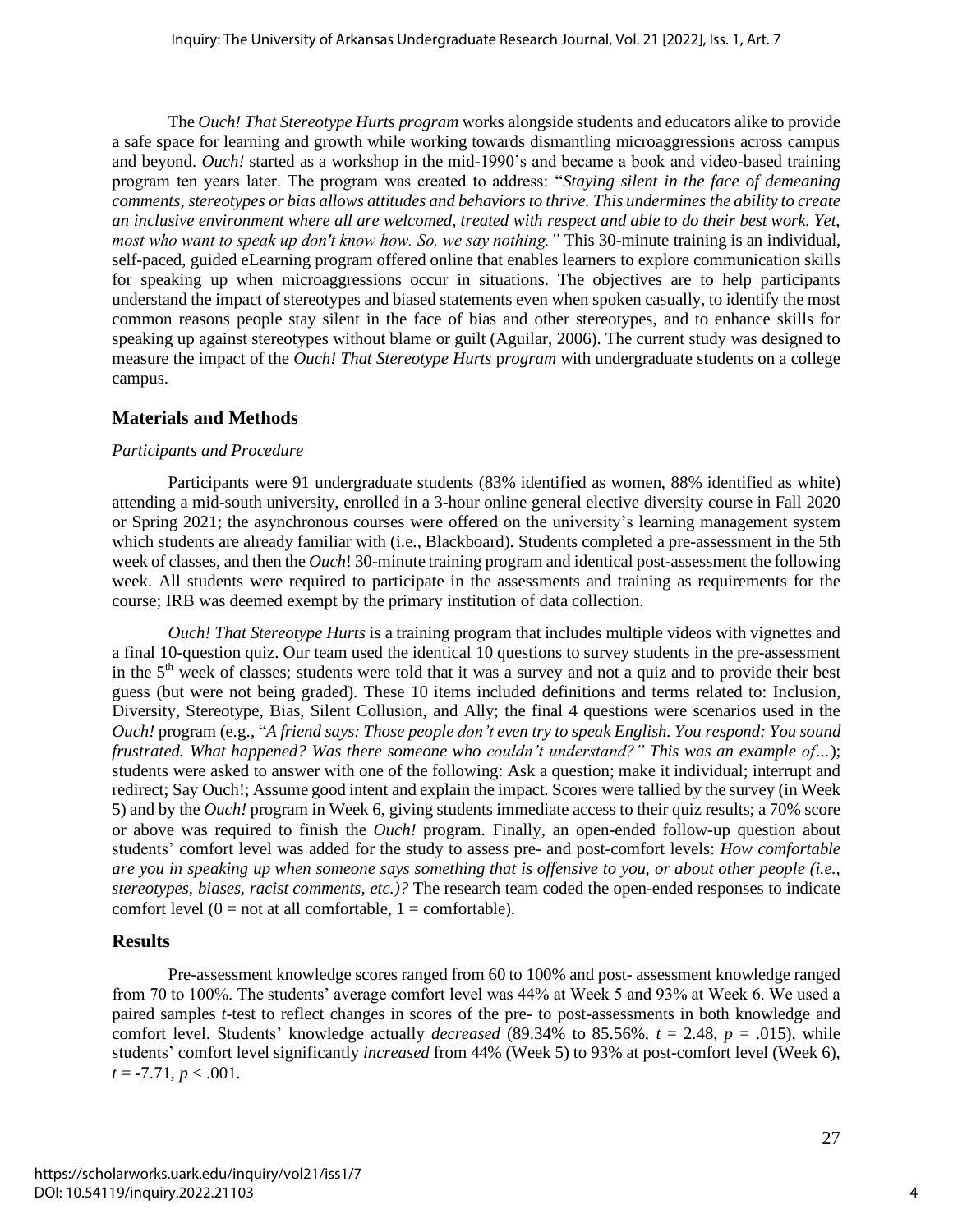One example of a student's Week 5 response indicated anxiety and uncertainty about speaking up: "I would like to say I would defend myself or others in situations that I see as unfair, but I usually do not speak up. I am not confident in myself, my information, or my arguments, and I constantly over think the *response to the point that I just do not do anything."* After completing the program, common student responses included: "*After the training, I feel more comfortable speaking up in various situations because* I have had the proper training of how to say something in an uncomfortable situation without being rude or blaming others. It gave me many options to choose from depending on the setting and person. I am most likely to use the "assume good intent" method because I feel it is an appropriate and nice way to redirect *someone and allows them to realize the impact that their words make on others";* and *"Now that I've* completed the training I feel like I actually learned practical ways to respond in situations where I feel like comments are racist, bias, etc. I've never really known the correct way to go about responding in those type of situations which is where the discomfort was coming from. Now, however, I learned 6 different ways that I can act as an ally and speak up for others. I would feel more comfortable now that I'm more educated."

#### **Discussion**

This study investigated the impact of the *Ouch! That Stereotype Hurts* program with undergraduate students. It was surprising that students' knowledge actually decreased over one week after participating in the *Ouch!* program; however, it should be noted that it was only a slight difference from 89% to 86%. Perhaps students felt less pressure in Week 5 since it was noted that their quiz was not being graded, whereas the *Ouch!* training program stated that a score of 70% was required to complete the training. Also, students participated in the pre-assessment at Week 5, likely already establishing several weeks of curriculum education on topics, such as diversity, equity, and cultural competence, which could have accounted for their initial correct responses.

The most promising finding from the training was that students' comfort level about speaking up in response to hearing a microaggression significantly increased, and substantially from 44% of students at Week 5 to 93% of students at Week 6 after participating in the training. Thus, in one week, after viewing a 30-minute training, students reported a huge shift in their comfort level to speak up in situations with aggressors. The *Ouch!* program has the potential to help both targets and bystanders become more comfortable and less uncertain on how to respond to a microaggression (Ashburn-Nardo et al., 2008).

The online platform of *Ouch!* is very versatile, allowing students to participate in online training videos and a final quiz on their own time. The program was placed on the university's learning management system which students are already familiar with. Although this study used an online training with two online diversity courses at one institution, the findings can be replicated with other delivery modes, such as inperson courses, virtual, remote, online or hybrid. This program could be applied to various educational settings, including but not limited to: high school education, student-life organizations, religious groups, study abroad or international internship experiences.

The present study's participants were drawn from a small sample of primarily white undergraduate women attending college in a Predominantly White Institution (PWI) in a mid-sized community in the midsouth in the U.S. However, some research (Hu & Kuh, 2003; Loes, Pascarella, & Umbach, 2012; Wiersma-Mosley, 2019; 2020) indicates that white students benefit in critical thinking development when they are exposed to diversity trainings and assessments. In addition, data were based on self-report pre- and postassessments, thus there may be testing effects and other potential biases in this sample.

Future research should seek to measure the effects of the *Ouch!* program longitudinally with larger and more diverse sample sizes, rather than over one semester; as with any development, this skill may take additional effort and time to fully form. This study was conducted at a PWI that assessed a homogenous group of white students, thus future studies must also capture how students of color view and respond to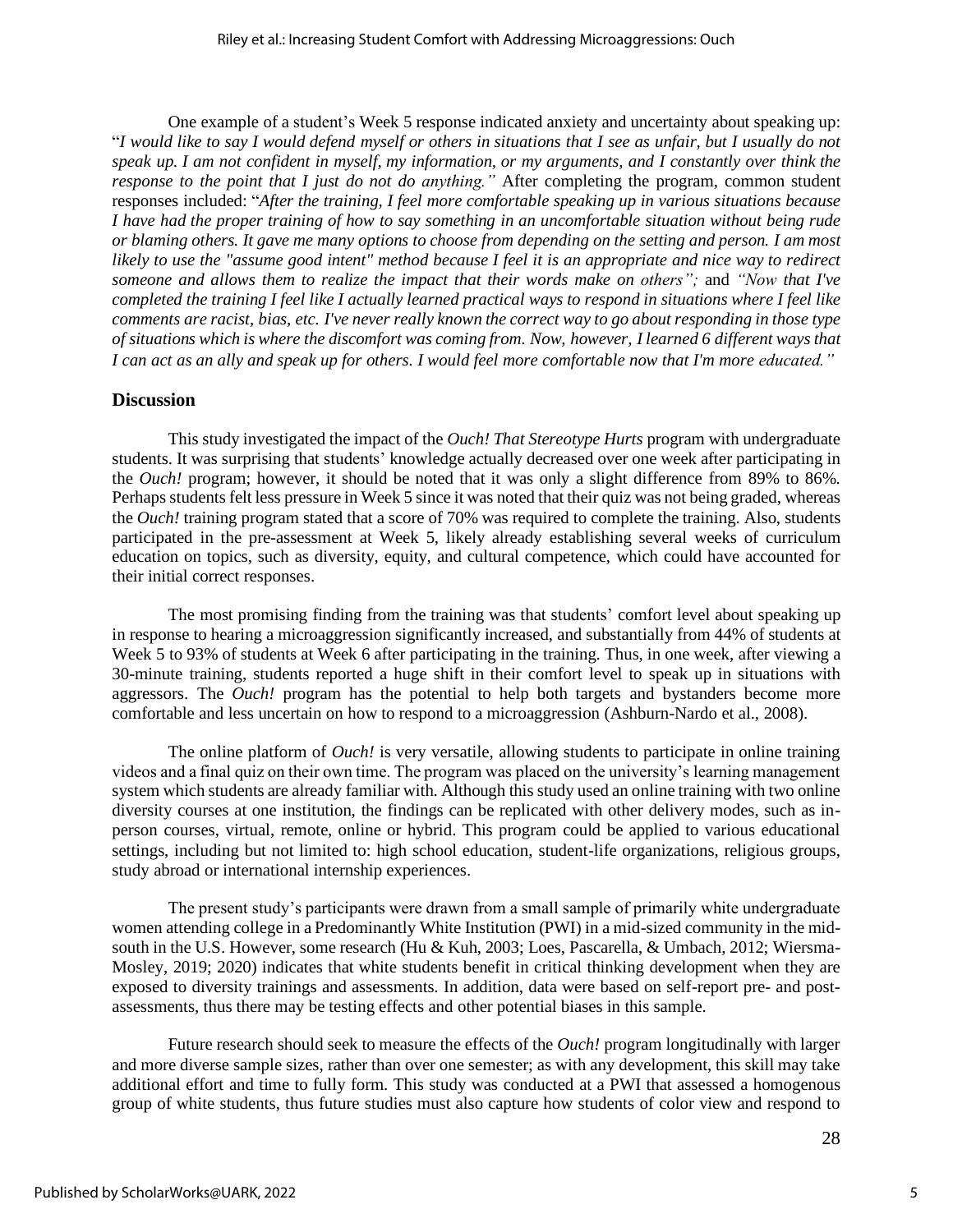the *Ouch!* program as they are likely the targets experiencing racial microaggressions (Byrd, 2018). Additional qualitative data using reflections and interviews would help capture the full extent of all students' learning and comfort level. Finally, assessing how the *Ouch!* program impacts faculty and staff on a college campus is highly warranted. Without proper faculty and staff support in the process of unlearning biases, there remains a continued tolerance of white-dominant education and educators at PWIs, which can be detrimental to the path towards equity. It is also important to understand that microaggressions are not a single-issue problem, instead they are multifaceted and impact all levels of academia. For example, one study found that graduate students benefitted most from educators who supported and accepted them with authenticity and validation (Linder et al., 2015).

### **Conclusion**

This study indicates that college students, especially those who identify as white, may benefit in their comfort level in speaking up against microaggressions when exposed to diversity educational training (i.e., *Ouch!*) on campuses. This study used an assessment that could be implemented online across all types of college campuses with large student enrollment to increase comfort in speaking up when addressing microaggressions. It is a valuable and innovative assessment because it is online, can be measured with multiple attempts and post-assessments, and students have immediate access to their assessment scores.

### **References**

- Aguilar, L. (2006). *Ouch! That stereotype hurts: communicating respectfully in a diverse world*. Walk the Talk.
- Ashburn-Nardo, L., Morris, K. A., & Goodwin, S. A. (2008). The confronting prejudiced responses (CPR) model: Applying CPR in organizations. *Academy of Management Learning & Education*, *7*(3), 332-342.
- Byrd, C. M. (2018). Microaggressions self-defense: A role-playing workshop for responding to microaggressions. *Social Sciences*, *7*(6), 96.
- Czopp, A. M., Monteith, M. J., & Mark, A. Y. (2006). Standing up for a change: Reducing bias through interpersonal confrontation. *Journal of personality and social psychology*, *90*(5), 784.
- D'Arcy, K., & Galloway, L. (2018). Access and inclusion for gypsy and traveler students in higher education. *Racism, Whiteness and Decolonising the Academy*.
- Focella, E. S., Bean, M. G., & Stone, J. (2015). Confrontation and beyond: Examining a stigmatized target's use of a prejudice reduction strategy. *Social and Personality Psychology Compass*, *9*(2), 100-114.
- Genhart, M., Garófoli Viviana, & Nadal, K. L. (2016). *Ouch! moments: when words are used in hurtful ways*. Magination Press.
- Grier‐Reed, T. L. (2010). The African American student network: Creating sanctuaries and counterspaces for coping with racial microaggressions in higher education settings. *The Journal of Humanistic Counseling, Education and Development, 49*(2), 181-188.
- Hu, S., & Kuh, G. D. (2003). Diversity experiences and college student learning and personal development. *Journal of College Student Development, 44*(3), 320-334.
- Linder, C., Harris, J. C., Allen, E. L., & Hubain, B. (2015). Building inclusive pedagogy: Recommendations from a national study of students of color in higher education and student affairs graduate programs. *Equity & Excellence in Education, 48*(2), 178-194.
- Locke, L. A., & Trolian, T. L. (2018). Microaggressions and social class identity in higher education and student affairs. *New Directions for Student Services*, *2018*(162), 63-74.
- Loes, C., Pascarella, E., & Umbach, P. (2012). Effects of diversity experiences on critical thinking skills: Who benefits? *The Journal of Higher Education, 83(1*), 1-24.
- Nadal, K. L. (2011). The Racial and Ethnic Microaggressions Scale (REMS): construction, reliability, and validity. *Journal of counseling psychology*, *58*(4), 470.